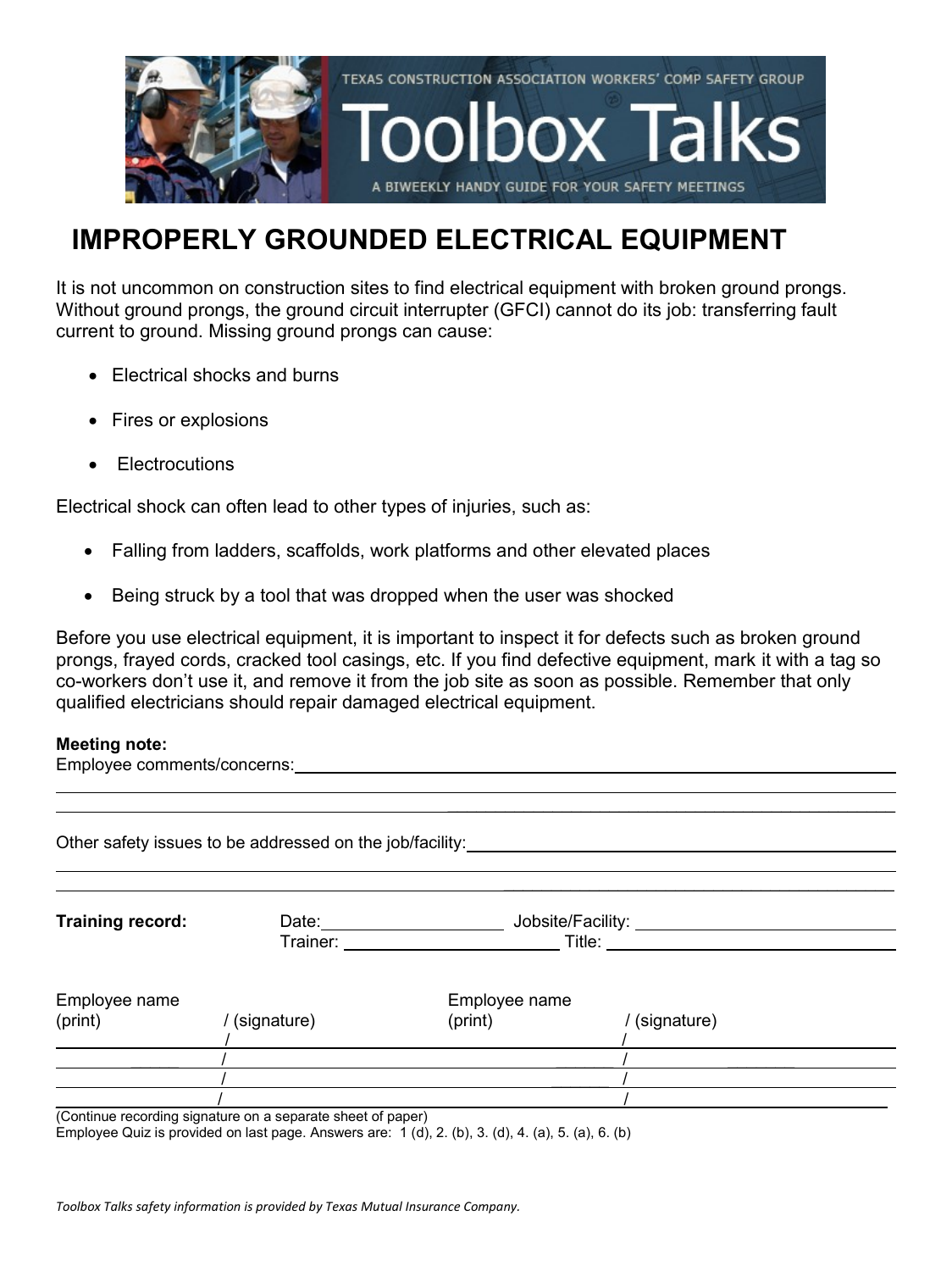

## **IMPROPERLY GROUNDED ELECTRICAL EQUIPMENT**

Inspect equipment regularly and prior to use. Here are basic safety precautions:

- □ Look for equipment defects:
	- o Missing ground prongs
	- o Frayed cords
	- o Cracked tool casing
- □ Always use a GFCI around areas where there is water
- $\Box$  Clean and inspect equipment after use
- $\Box$  Tag defective equipment
- □ Remove defective equipment from your worksite